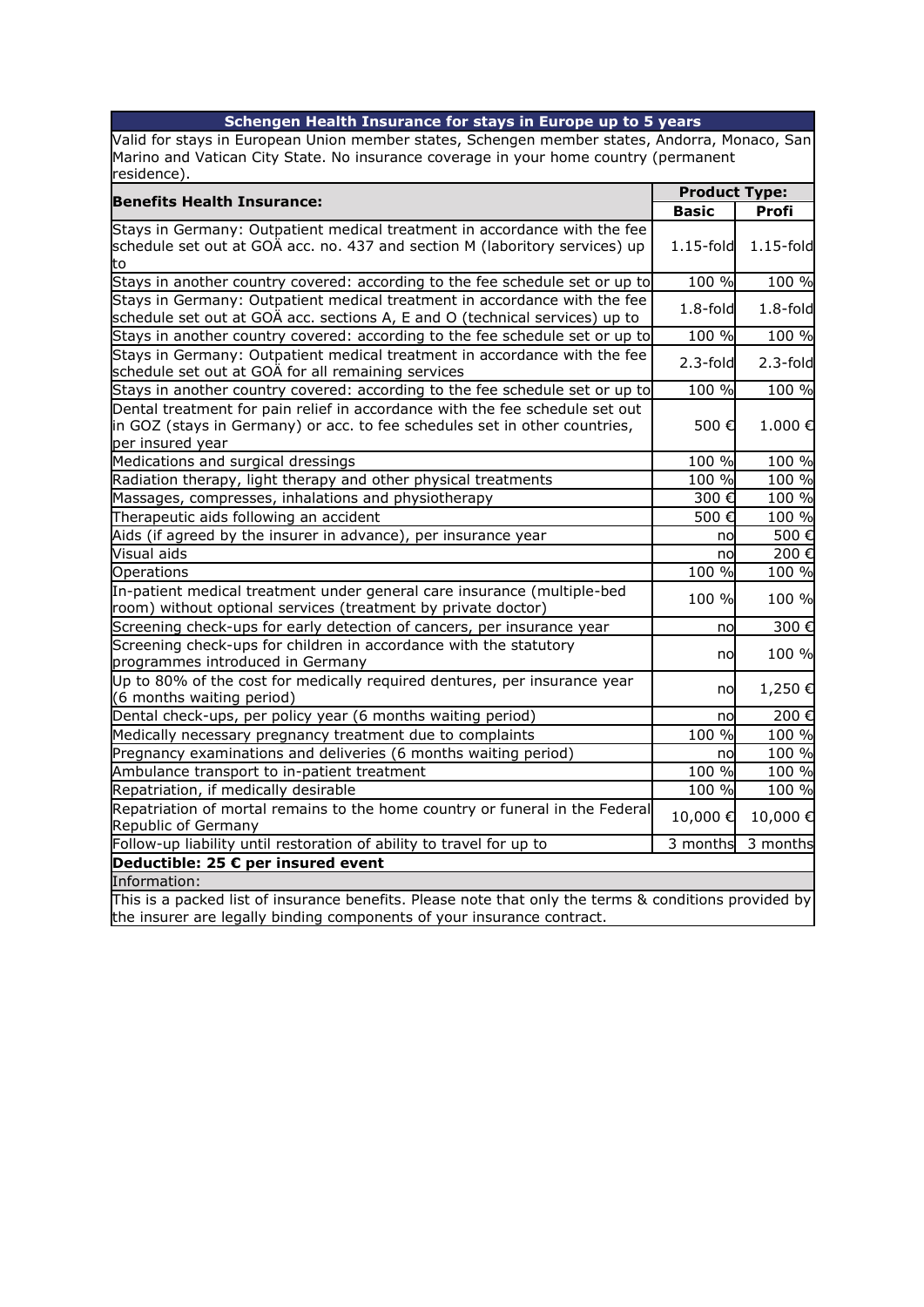| Schengen Accident Insurance for stays in Europe up to 5 years                                         |              |                      |  |
|-------------------------------------------------------------------------------------------------------|--------------|----------------------|--|
| Insured events accident insurance:                                                                    |              |                      |  |
| damage to health caused by an accident                                                                |              |                      |  |
| pulled muscles and torn ligaments                                                                     |              |                      |  |
| drowning or suffocation                                                                               |              |                      |  |
| <b>Insured Sums:</b>                                                                                  |              | <b>Product Type:</b> |  |
|                                                                                                       | <b>Basic</b> | <b>Profi</b>         |  |
| In the event of disability                                                                            | 20,000€      | 60,000€              |  |
| Progression in the event of disability exceeding 25%                                                  | 350 %        | 350 %                |  |
| In the event of death (adults)                                                                        | 10,000€      | 20,000€              |  |
| In the event of death (children up to 18 years)                                                       | 5,000€       | 10,000€              |  |
| Rescue costs                                                                                          | 5,000€       | 10,000€              |  |
| Costs of cosmetic surgery                                                                             | 5,000€       | 10,000€              |  |
| no deductible                                                                                         |              |                      |  |
| Information:                                                                                          |              |                      |  |
| This is a packed list of insurance benefits. Please note that only the terms & conditions provided by |              |                      |  |

This is a packed list of insurance benefits. Please note that only the terms & conditions provided by the insurer are legally binding components of your insurance contract.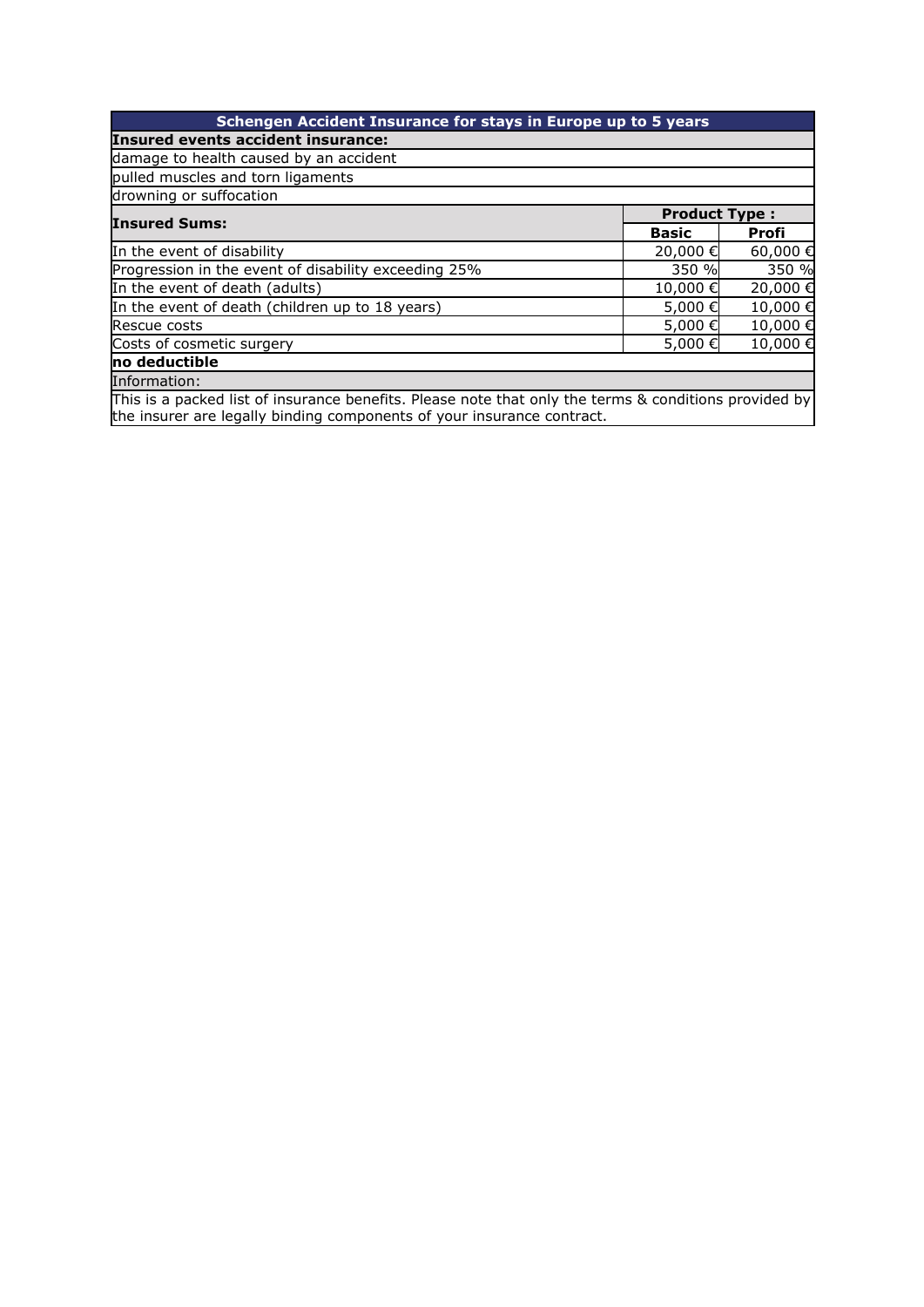| Schengen Liability Insurance for stays in Europe up to 5 years                                                                                                                                       |                      |            |  |
|------------------------------------------------------------------------------------------------------------------------------------------------------------------------------------------------------|----------------------|------------|--|
| <b>Benfits liability insurance:</b>                                                                                                                                                                  |                      |            |  |
| inspection of the liability query and settlement of justified claims                                                                                                                                 |                      |            |  |
| surety quarantee for annuities due                                                                                                                                                                   |                      |            |  |
| costs of a legal dispute                                                                                                                                                                             |                      |            |  |
| linsured events:                                                                                                                                                                                     | <b>Product Type:</b> |            |  |
|                                                                                                                                                                                                      | <b>Basic</b>         | Profi      |  |
| Everyday liability risks                                                                                                                                                                             | 1 Mio. €             | 2.5 Mio. € |  |
| Liability claims for damage to rented property, per insured event                                                                                                                                    | 10,000€              | 25,000€    |  |
| Damage to the household of the host family                                                                                                                                                           | 10,000€              | 25,000€    |  |
| Deportation costs                                                                                                                                                                                    | 1,000€               | 5,000€     |  |
| Loss of keys                                                                                                                                                                                         | no                   | 250€       |  |
| Damage to assets                                                                                                                                                                                     | no                   | 10,000€    |  |
| Professional liability                                                                                                                                                                               | no                   | 25,000€    |  |
| Bad debt insurance                                                                                                                                                                                   | no                   | 10,000€    |  |
| deductibles:                                                                                                                                                                                         |                      |            |  |
| Damage to rented property and deportation costs: 20 %, at least 50 €. Damages to the household<br>of the host family, professional liability and bad debt insurance: 10 %, at least 200 $\epsilon$ . |                      |            |  |
| Information:                                                                                                                                                                                         |                      |            |  |
|                                                                                                                                                                                                      |                      |            |  |

This is a packed list of insurance benefits. Please note that only the terms & conditions provided by the insurer are legally binding components of your insurance contract.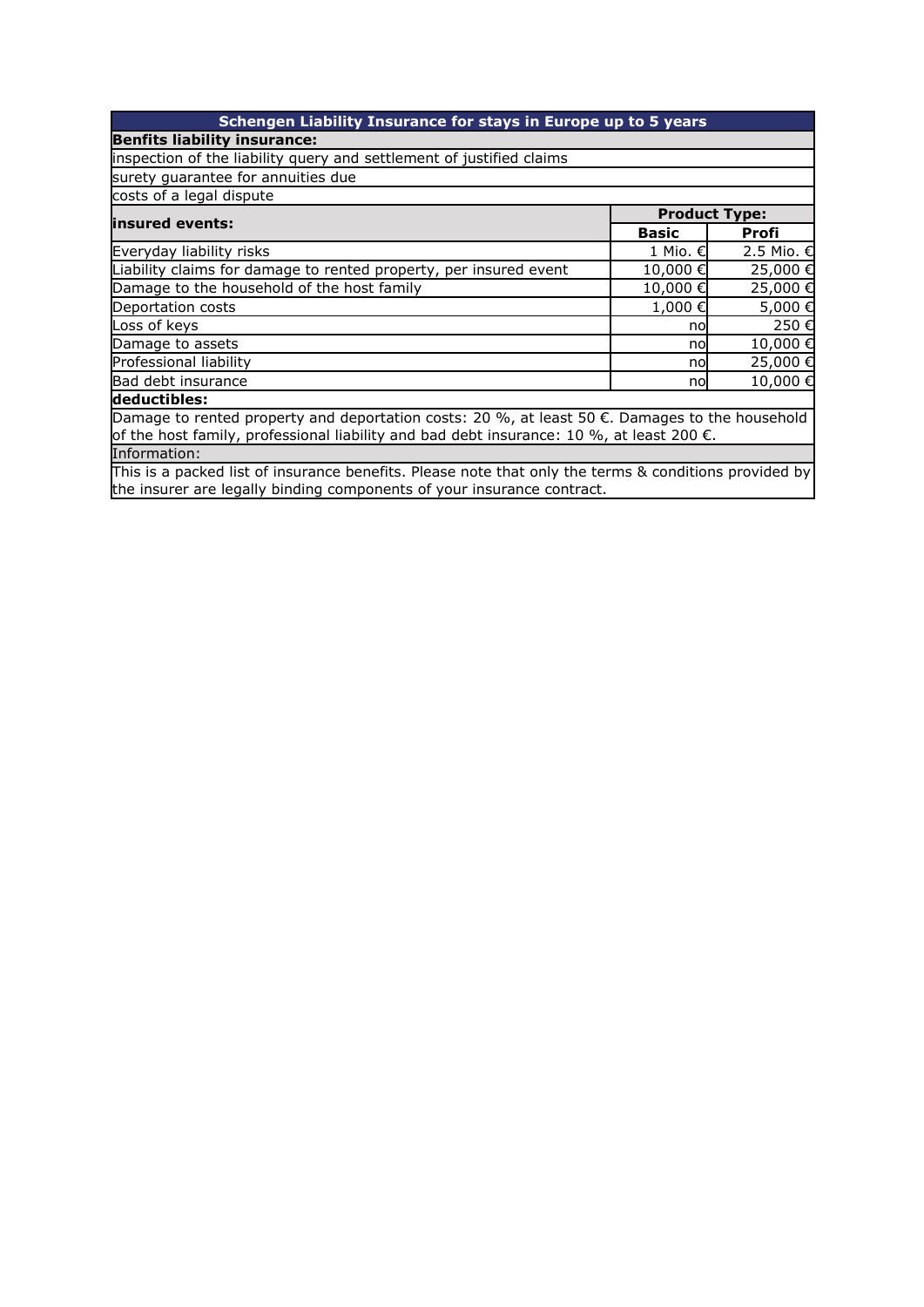| Schengen Luggage Insurance for stays in Europe up to 5 years                                                                                                                                      |                      |              |  |
|---------------------------------------------------------------------------------------------------------------------------------------------------------------------------------------------------|----------------------|--------------|--|
| Insured events travel luggage insurance:                                                                                                                                                          |                      |              |  |
| damage to luggage handed over for safekeeping                                                                                                                                                     |                      |              |  |
| exceedance of the delivery deadline for luggage (delivery not on the day of your arrival at the                                                                                                   |                      |              |  |
| destination)                                                                                                                                                                                      |                      |              |  |
| criminal act by third parties                                                                                                                                                                     |                      |              |  |
| damage in the case of transport accidents                                                                                                                                                         |                      |              |  |
| damage caused by fire, explosion or elementary event                                                                                                                                              |                      |              |  |
| Insured sum: 2,000 € for each insured damage event. For the items specified                                                                                                                       | <b>Product Type:</b> |              |  |
| below, compensation is limited to the following amounts:                                                                                                                                          | <b>Basic</b>         | <b>Profi</b> |  |
| Valuables                                                                                                                                                                                         | no                   | 50 %         |  |
| Glasses, contact lenses, hearing aids and mobile phones (car phones are not                                                                                                                       | nol                  | 250€         |  |
| insured), including accessories for the aforementioned items                                                                                                                                      |                      |              |  |
| Golf and diving equipment, bicycles, including accessories for the                                                                                                                                | no                   | 750€         |  |
| aforementioned items                                                                                                                                                                              |                      |              |  |
| Surfboards, windsurfing equipment, including accessories for the<br>aforementioned items                                                                                                          | nol                  | 500€         |  |
| Musical instruments, including accessories (if taken on the trip for private                                                                                                                      |                      |              |  |
| purposes)                                                                                                                                                                                         | no                   | 250€         |  |
| IT equipment and electronic communication and entertainment systems,                                                                                                                              |                      |              |  |
| including accessories                                                                                                                                                                             | nol                  | 250€         |  |
| Emergency purchases due to overdue delivery of luggage                                                                                                                                            | no                   | 500€         |  |
| Refund the value of the material in the case of films, video, sound and data                                                                                                                      |                      |              |  |
| media                                                                                                                                                                                             | no                   | yes          |  |
| Administrative fees for identity cards, passports, motor vehicle documentation                                                                                                                    | n0l                  | yes          |  |
| and other types of ID                                                                                                                                                                             |                      |              |  |
| deductible: 50 € per claim                                                                                                                                                                        |                      |              |  |
| Travel luggage: personal travel necessities taken on the trip, as well as gifts and souvenirs                                                                                                     |                      |              |  |
| acquired during the trip. Items that are normally intended only for professional purposes taken on                                                                                                |                      |              |  |
| or acquired during the trip are not insured. The present value of the items is insured.                                                                                                           |                      |              |  |
| Sports equipment incl. accessories (excluded: motors) is only insured as long as it is not being                                                                                                  |                      |              |  |
| used within the scope of intended use.                                                                                                                                                            |                      |              |  |
| Valuable items within the meaning of this provisions are furs, jewellery, items made of precious<br>metals, photographic and film equipment, portable video systems, laptops and other electronic |                      |              |  |
| devices as well as mobile phones incl. accessories.                                                                                                                                               |                      |              |  |
| Information:                                                                                                                                                                                      |                      |              |  |
| This is a packed list of insurance benefits. Please note that only the terms & conditions provided by                                                                                             |                      |              |  |
| the insurer are legally binding components of your insurance contract.                                                                                                                            |                      |              |  |
|                                                                                                                                                                                                   |                      |              |  |